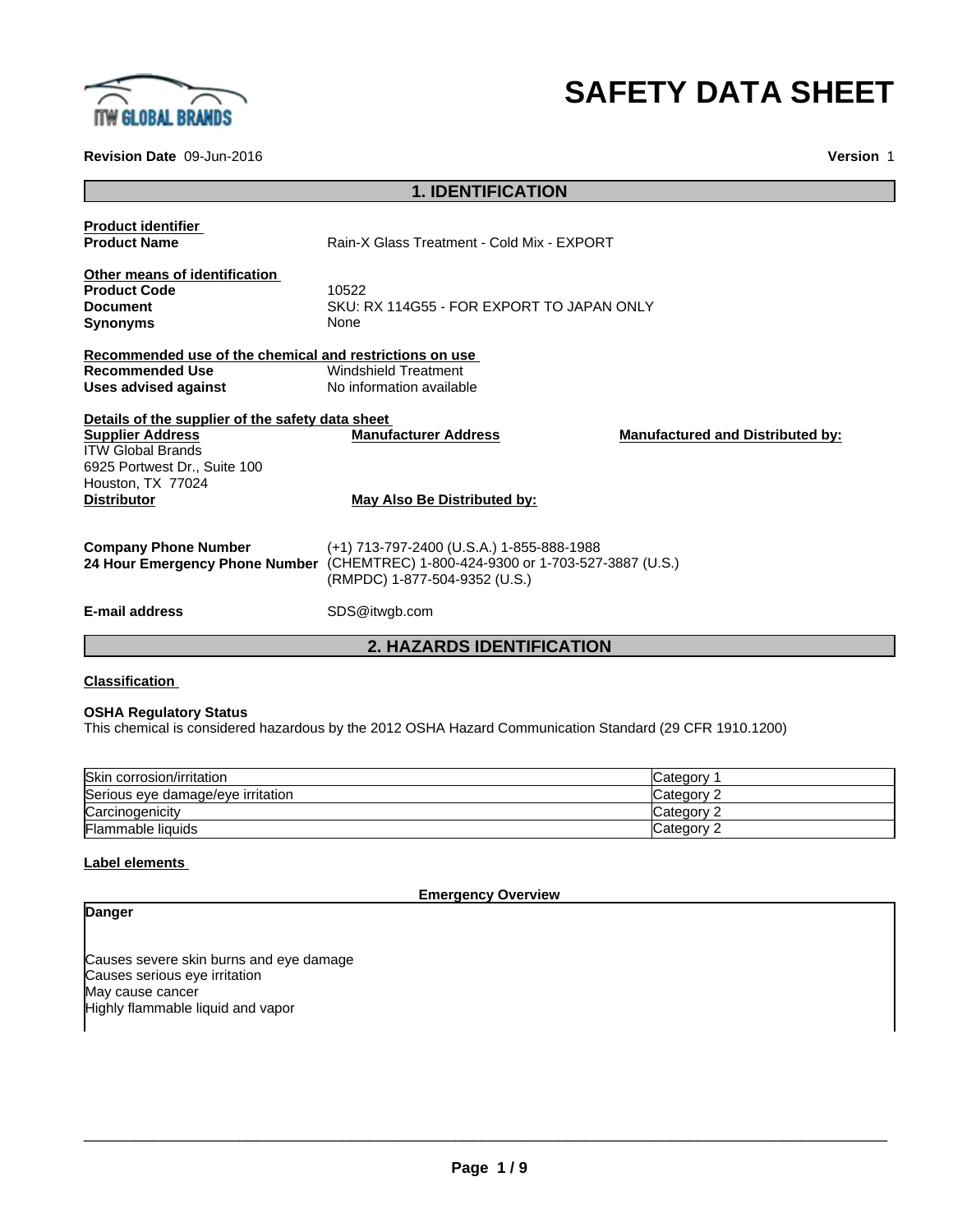

#### **Precautionary Statements - Prevention**

Obtain special instructions before use Do not handle until all safety precautions have been read and understood Use personal protective equipment as required Do not breathe dust/fume/gas/mist/vapors/spray Wash face, hands and any exposed skin thoroughly after handling Wear eye/face protection Keep away from heat/sparks/open flames/hot surfaces. - No smoking

#### **Precautionary Statements - Response**

Immediately call a POISON CENTER or doctor/physician Specific treatment (see .? on this label)

IF IN EYES: Rinse cautiously with water for several minutes. Remove contact lenses, if present and easy to do. Continue rinsing Immediately call a POISON CENTER or doctor/physician IF ON SKIN (or hair): Remove/Take off immediately all contaminated clothing. Rinse skin with water/shower Wash contaminated clothing before reuse IF INHALED: Remove victim to fresh air and keep at rest in a position comfortable for breathing Immediately call a POISON CENTER or doctor/physician IF SWALLOWED: Rinse mouth. DO NOT induce vomiting

#### **Precautionary Statements - Storage**

Store locked up Store in a well-ventilated place. Keep cool Store in a closed container Keep out of reach of children

#### **Precautionary Statements - Disposal**

Dispose of contents/container to an approved waste disposal plant All disposal practices must be in accordance with local and national regulations.

#### **Hazards not otherwise classified (HNOC)**

Not applicable

#### **Other Information**

- Not applicable

#### **3. COMPOSITION/INFORMATION ON INGREDIENTS**

#### **substance(s)**

| <b>Chemical Name</b>     | <b>CAS No</b> | Weiaht-%   | <b>Trade Secret</b> |
|--------------------------|---------------|------------|---------------------|
| ETHYL ALCOHOL            | 64-17-5       | $60 - 100$ |                     |
| <b>ISOPROPYL ALCOHOL</b> | 67-63-0       | $10 - 30$  |                     |
| SULPHURIC ACID           | 7664-93-9     | 0.1        |                     |

\*The exact percentage (concentration) of composition has been withheld as a trade secret.

#### **4. FIRST AID MEASURES**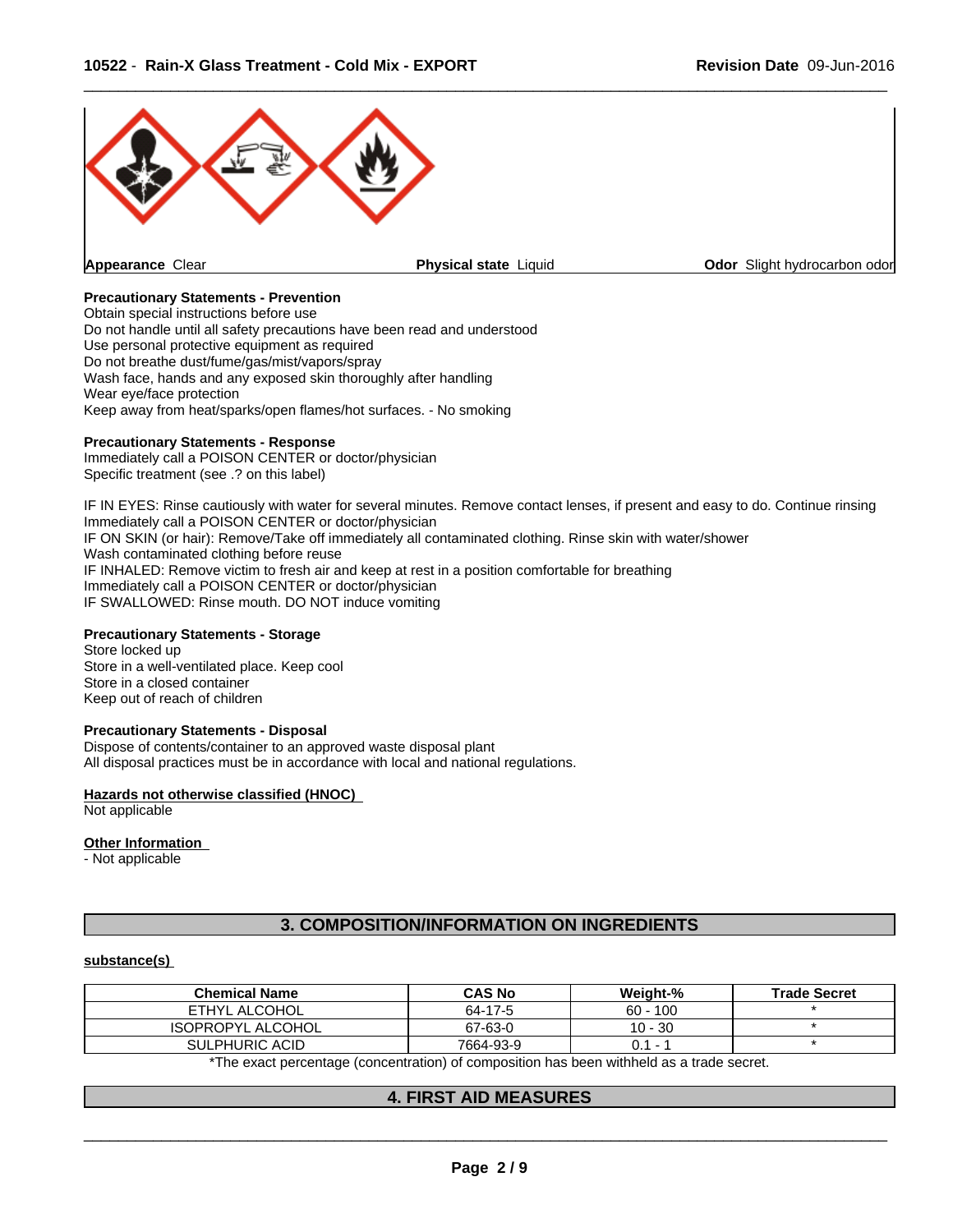#### **Description of first aid measures**

| <b>General advice</b>                                                                               | Get medical advice/attention if you feel unwell.                                                                                                                                                 |
|-----------------------------------------------------------------------------------------------------|--------------------------------------------------------------------------------------------------------------------------------------------------------------------------------------------------|
| Eye contact                                                                                         | IF IN EYES: Rinse cautiously with water for several minutes. Remove contact lenses, if<br>present and easy to do. Continue rinsing. If eye irritation persists: Get medical<br>advice/attention. |
| <b>Skin contact</b>                                                                                 | IF ON SKIN:. Wash skin with soap and water. If skin irritation persists, call a physician.<br>Wash contaminated clothing before reuse.                                                           |
| <b>Inhalation</b>                                                                                   | IF INHALED: Remove victim to fresh air and keep at rest in a position comfortable for<br>breathing. If symptoms persist, call a physician.                                                       |
| Ingestion                                                                                           | IF SWALLOWED:. Do NOT induce vomiting. Never give anything by mouth to an<br>unconscious person. Call a physician.                                                                               |
| Self-protection of the first aider                                                                  | Use personal protective equipment as required. Avoid contact with skin, eyes or clothing.                                                                                                        |
| Most important symptoms and effects, both acute and delayed                                         |                                                                                                                                                                                                  |
| <b>Symptoms</b>                                                                                     | See section 2 for more information.                                                                                                                                                              |
|                                                                                                     | Indication of any immediate medical attention and special treatment needed                                                                                                                       |
| Note to physicians                                                                                  | Treat symptomatically.                                                                                                                                                                           |
|                                                                                                     | <b>5. FIRE-FIGHTING MEASURES</b>                                                                                                                                                                 |
| Suitable extinguishing media<br>Carbon dioxide (CO2), Dry chemical, Foam                            |                                                                                                                                                                                                  |
| Unsuitable extinguishing media<br>Do not scatter spilled material with high pressure water streams. |                                                                                                                                                                                                  |
| Specific hazards arising from the chemical                                                          | Flammable vapors may be present even at temperatures below the flash point.                                                                                                                      |

 $\overline{\phantom{a}}$  ,  $\overline{\phantom{a}}$  ,  $\overline{\phantom{a}}$  ,  $\overline{\phantom{a}}$  ,  $\overline{\phantom{a}}$  ,  $\overline{\phantom{a}}$  ,  $\overline{\phantom{a}}$  ,  $\overline{\phantom{a}}$  ,  $\overline{\phantom{a}}$  ,  $\overline{\phantom{a}}$  ,  $\overline{\phantom{a}}$  ,  $\overline{\phantom{a}}$  ,  $\overline{\phantom{a}}$  ,  $\overline{\phantom{a}}$  ,  $\overline{\phantom{a}}$  ,  $\overline{\phantom{a}}$ 

#### **Explosion data**

| <b>Sensitivity to Mechanical Impact</b> | None. |  |
|-----------------------------------------|-------|--|
| Sensitivity to Static Discharge         | None. |  |

#### **Protective equipment and precautions for firefighters**

As in any fire, wear self-contained breathing apparatus pressure-demand, MSHA/NIOSH (approved or equivalent) and full protective gear.

#### **6. ACCIDENTAL RELEASE MEASURES**

#### **Personal precautions, protective equipment and emergency procedures**

**Personal precautions** Ensure adequate ventilation, especially in confined areas. Avoid contact with eyes and skin. Use personal protective equipment as required.

 $\overline{\phantom{a}}$  ,  $\overline{\phantom{a}}$  ,  $\overline{\phantom{a}}$  ,  $\overline{\phantom{a}}$  ,  $\overline{\phantom{a}}$  ,  $\overline{\phantom{a}}$  ,  $\overline{\phantom{a}}$  ,  $\overline{\phantom{a}}$  ,  $\overline{\phantom{a}}$  ,  $\overline{\phantom{a}}$  ,  $\overline{\phantom{a}}$  ,  $\overline{\phantom{a}}$  ,  $\overline{\phantom{a}}$  ,  $\overline{\phantom{a}}$  ,  $\overline{\phantom{a}}$  ,  $\overline{\phantom{a}}$ 

#### **Environmental precautions**

**Environmental precautions** See Section 12 for additional ecological information.

#### **Methods and material for containment and cleaning up**

**Methods for containment** Prevent further leakage or spillage if safe to do so.

**Methods for cleaning up** Ensure adequate ventilation. Soak up with inert absorbent material. Sweep up and shovel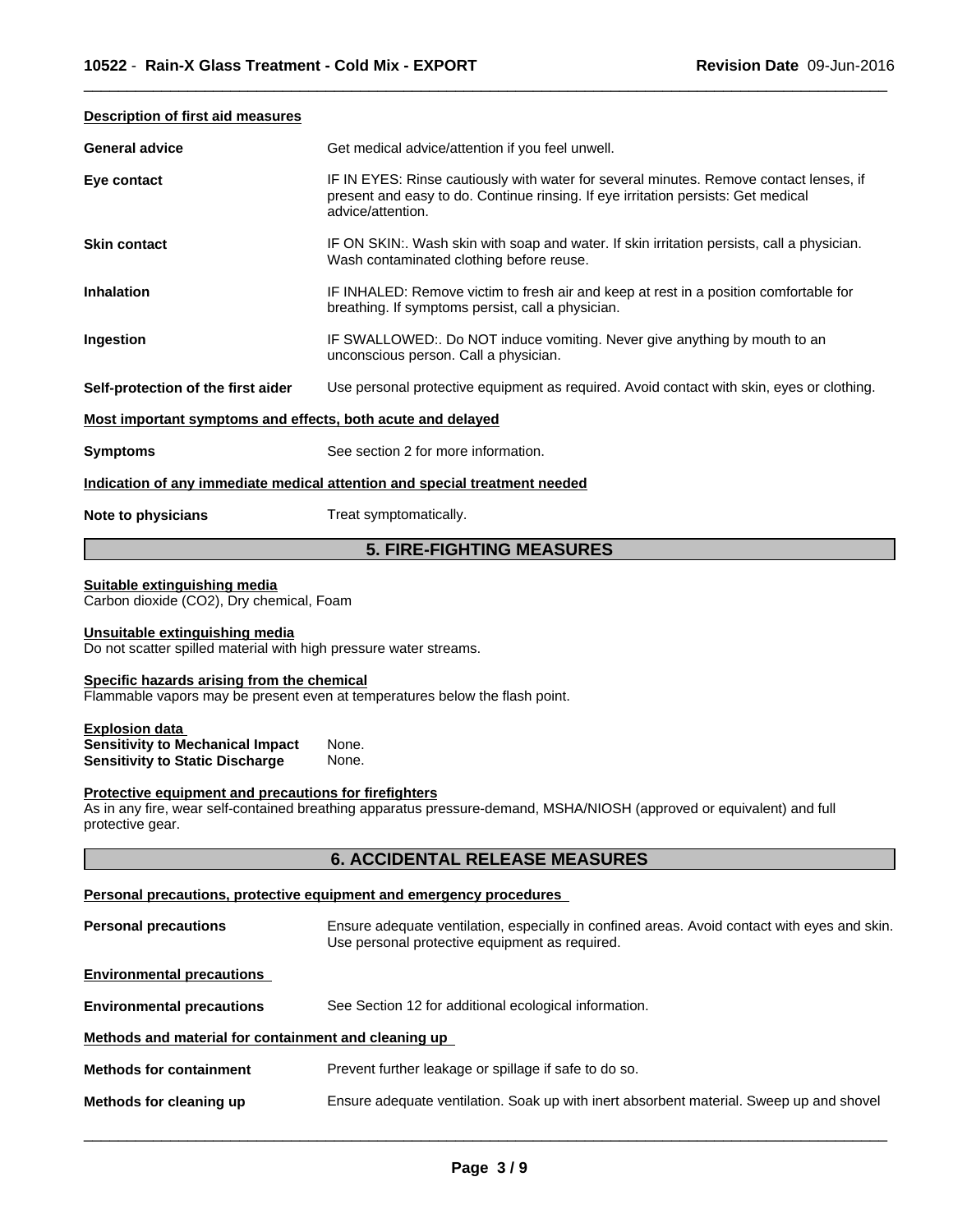|                                                              | into suitable containers for disposal.                                                                                                                                                                                                                                                                                           |  |  |
|--------------------------------------------------------------|----------------------------------------------------------------------------------------------------------------------------------------------------------------------------------------------------------------------------------------------------------------------------------------------------------------------------------|--|--|
| Prevention of secondary hazards                              | Clean contaminated objects and areas thoroughly observing environmental regulations.                                                                                                                                                                                                                                             |  |  |
|                                                              | 7. HANDLING AND STORAGE                                                                                                                                                                                                                                                                                                          |  |  |
| <b>Precautions for safe handling</b>                         |                                                                                                                                                                                                                                                                                                                                  |  |  |
| Advice on safe handling                                      | Handle in accordance with good industrial hygiene and safety practice. Avoid breathing<br>vapors or mists. Avoid contact with skin, eyes or clothing. Wash thoroughly after handling.<br>Wash contaminated clothing before reuse. Use personal protective equipment as required.                                                 |  |  |
| Conditions for safe storage, including any incompatibilities |                                                                                                                                                                                                                                                                                                                                  |  |  |
| <b>Storage Conditions</b>                                    | Keep containers tightly closed in a dry, cool and well-ventilated place. Keep away from<br>heat, sparks, flame and other sources of ignition (i.e., pilot lights, electric motors and static<br>electricity). Protect from sunlight. Do not expose to temperatures exceeding 50 °C/122 °F.<br>Keep out of the reach of children. |  |  |
| Incompatible materials                                       | Strong oxidizing agents                                                                                                                                                                                                                                                                                                          |  |  |
|                                                              |                                                                                                                                                                                                                                                                                                                                  |  |  |

# **8. EXPOSURE CONTROLS/PERSONAL PROTECTION**

#### **Control parameters**

#### **Exposure Guidelines** .

| <b>Chemical Name</b>     | <b>ACGIH TLV</b>                            | <b>OSHA PEL</b>                       | <b>NIOSH IDLH</b>            |
|--------------------------|---------------------------------------------|---------------------------------------|------------------------------|
| ETHYL ALCOHOL            | STEL: 1000 ppm                              | TWA: 1000 ppm                         | IDLH: 3300 ppm               |
| 64-17-5                  |                                             | TWA: 1900 mg/m <sup>3</sup>           | TWA: 1000 ppm                |
|                          |                                             | (vacated) TWA: 1000 ppm               | TWA: $1900 \text{ mg/m}^3$   |
|                          |                                             | (vacated) TWA: 1900 mg/m <sup>3</sup> |                              |
| <b>ISOPROPYL ALCOHOL</b> | STEL: 400 ppm                               |                                       | <b>IDLH: 2000 ppm</b>        |
| 67-63-0                  | TWA: 200 ppm                                | TWA: $980 \text{ mg/m}^3$             | TWA: 400 ppm                 |
|                          |                                             | (vacated) TWA: 400 ppm                | TWA: 980 mg/m <sup>3</sup>   |
|                          |                                             | (vacated) TWA: 980 mg/m <sup>3</sup>  | STEL: 500 ppm                |
|                          |                                             | (vacated) STEL: 500 ppm               | STEL: 1225 mg/m <sup>3</sup> |
|                          |                                             | (vacated) STEL: 1225 mg/m $3$         |                              |
| SULPHURIC ACID           | TWA: $0.2 \text{ mg/m}^3$ thoracic fraction | TWA: 1 $mg/m3$                        | IDLH: $15 \text{ mg/m}^3$    |
| 7664-93-9                |                                             | (vacated) TWA: 1 $mq/m3$              | TWA: 1 $mq/m3$               |

*NIOSH IDLH Immediately Dangerous to Life or Health*

Other Information **Vacated limits revoked by the Court of Appeals decision in AFL-CIO v. OSHA, 965 F.2d 962** (11th Cir., 1992).

#### **Appropriate engineering controls**

| <b>Engineering Controls</b> | Showers             |  |
|-----------------------------|---------------------|--|
|                             | Eyewash stations    |  |
|                             | Ventilation systems |  |

#### **Individual protection measures, such as personal protective equipment**

| Eye/face protection                   | Wear safety glasses with side shields (or goggles).                                                                                             |  |  |
|---------------------------------------|-------------------------------------------------------------------------------------------------------------------------------------------------|--|--|
| Skin and body protection              | Wear protective natural rubber, nitrile rubber, Neoprene™ or PVC gloves.                                                                        |  |  |
| <b>Respiratory protection</b>         | Use NIOSH-approved air-purifying respirator with organic vapor cartridge or canister, as<br>appropriate.                                        |  |  |
| <b>General Hygiene Considerations</b> | Handle in accordance with good industrial hygiene and safety practice. Regular cleaning of<br>equipment, work area and clothing is recommended. |  |  |

# **9. PHYSICAL AND CHEMICAL PROPERTIES**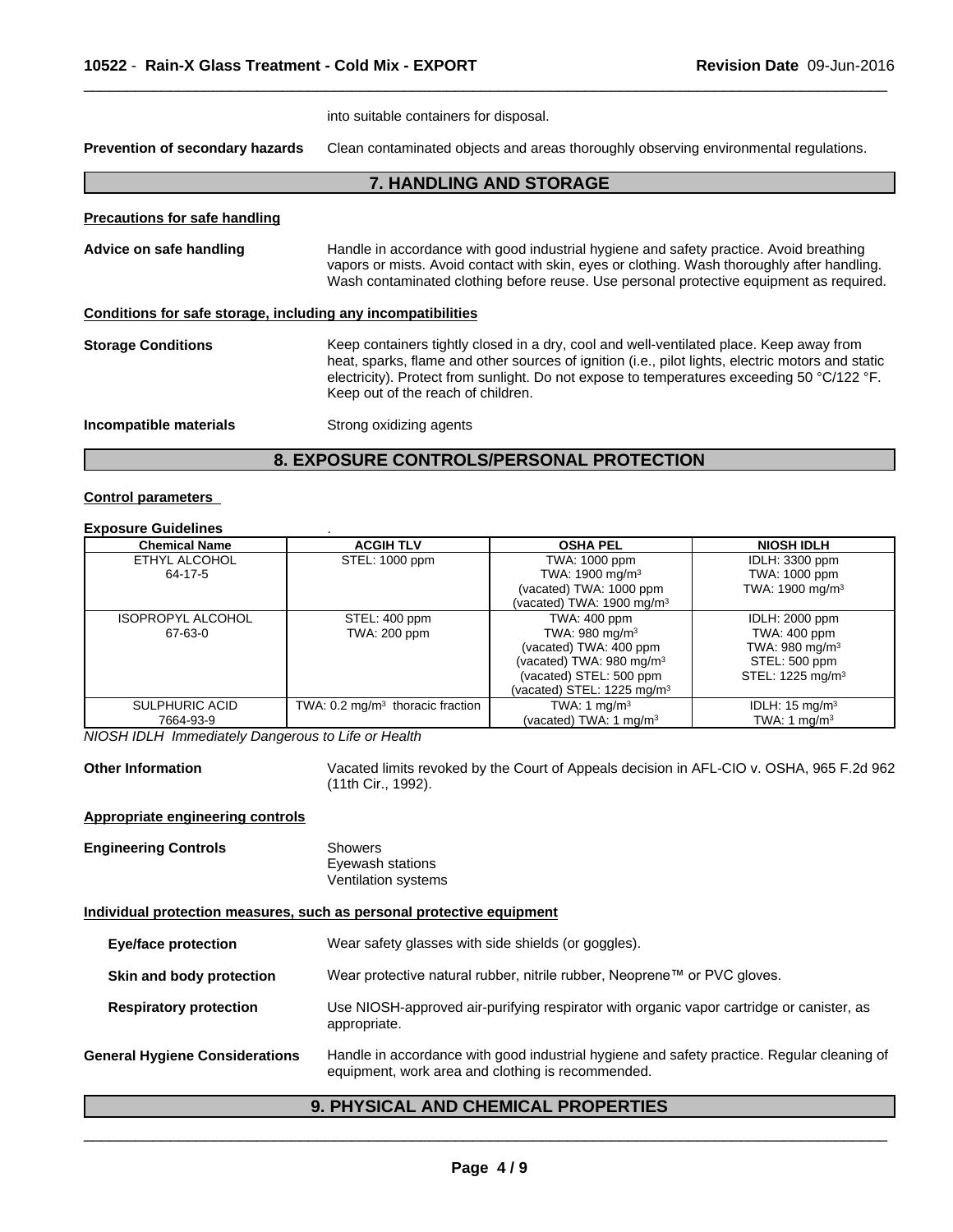**Physical state** Liquid **Appearance** Clear

**Explosive properties** No information available **Oxidizing properties** No information available **Property Remarks •Method Values Remarks** •Method **pH** 1.5 **Melting point / freezing point** No information available **Boiling point / boiling range No information available Flash point** 12 °C / 54 °F **Evaporation rate rate** No information available<br> **Flammability (solid. gas)** No information available **Flammability** (solid, gas) **Flammability Limit in Air Upper flammability limit:** No information available **Lower flammability limit:** No information available **Vapor pressure** No information available **Vapor density No information available Relative density** Typical 0.8 @ 20°C / 68°F **Water solubility** No information available **Solubility in other solvents** No information available **Partition coefficient**<br> **Autoignition temperature**<br>
No information available **Autoignition temperature No information available**<br>**Decomposition temperature No information available Decomposition temperature** No information available<br>**Kinematic viscosity** No information available **Kinematic viscosity Dynamic viscosity** No information available

#### **Other Information**

**Odor** Slight hydrocarbon odor **Odor threshold** No information available

**Softening point**<br> **Molecular weight**<br> **Molecular weight**<br> **Molecular weight**<br> **Molecular weight Molecular weight Molecular <b>weight** No information available<br> **VOC Content (%)** No information available **VOC Content (%)** No information available **Density Density Typical 800 g/cm3 @ 20°C Bulk density** No information available

**10. STABILITY AND REACTIVITY**

**Reactivity** No data available

**Chemical stability** Stable under recommended storage conditions

#### **Possibility of Hazardous Reactions**

None under normal processing.

#### **Conditions to avoid**

Keep away from all heat sources, open flames and other sources of ignition. Temperatures >50 °C / 122 °F.

#### **Incompatible materials**

Strong oxidizing agents

#### **Hazardous Decomposition Products**

Carbon oxides

#### **11. TOXICOLOGICAL INFORMATION**

#### **Information on likely routes of exposure**

 $\overline{\phantom{a}}$  ,  $\overline{\phantom{a}}$  ,  $\overline{\phantom{a}}$  ,  $\overline{\phantom{a}}$  ,  $\overline{\phantom{a}}$  ,  $\overline{\phantom{a}}$  ,  $\overline{\phantom{a}}$  ,  $\overline{\phantom{a}}$  ,  $\overline{\phantom{a}}$  ,  $\overline{\phantom{a}}$  ,  $\overline{\phantom{a}}$  ,  $\overline{\phantom{a}}$  ,  $\overline{\phantom{a}}$  ,  $\overline{\phantom{a}}$  ,  $\overline{\phantom{a}}$  ,  $\overline{\phantom{a}}$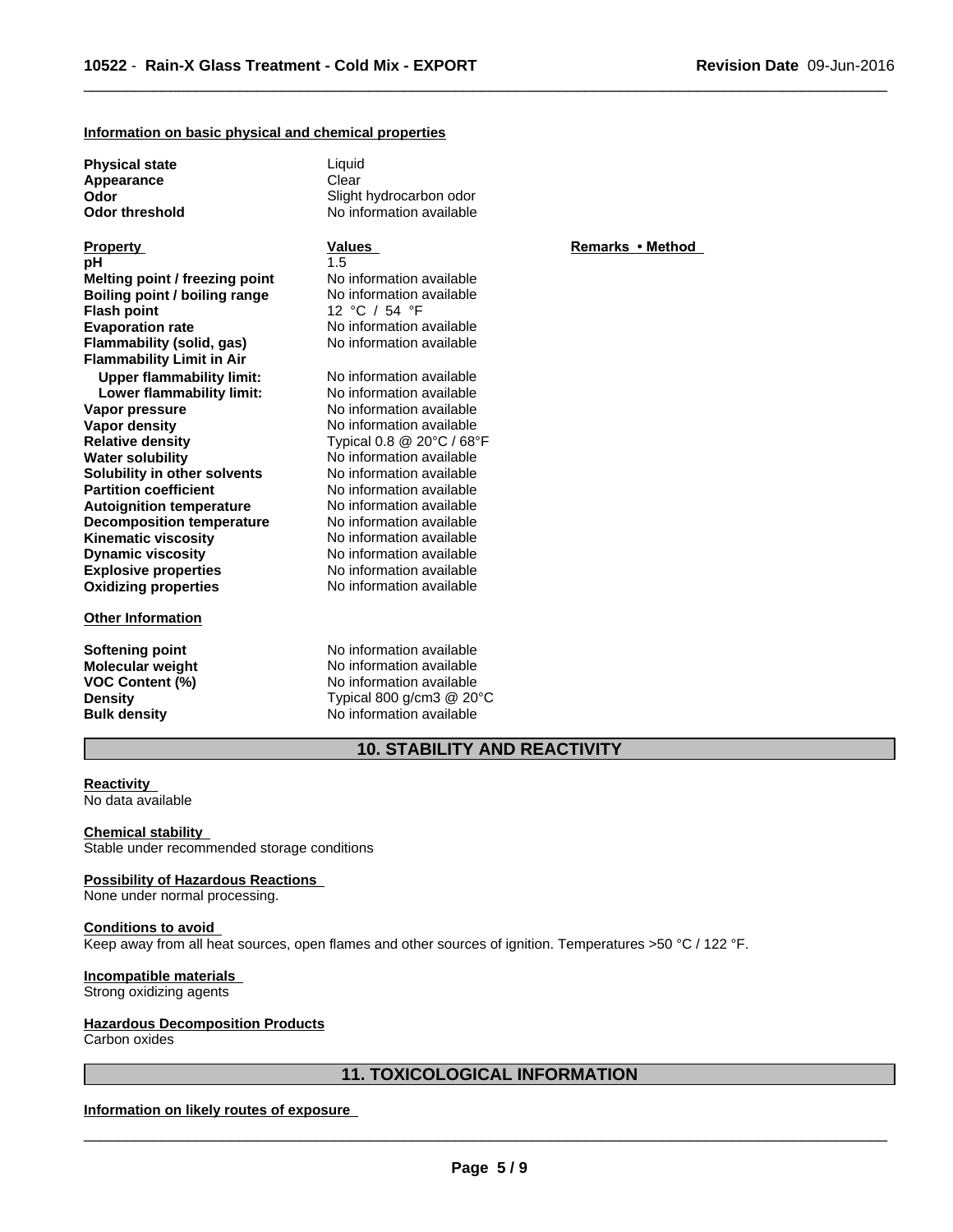| May cause irritation of respiratory tract.<br><b>Inhalation</b>  |                                              |                                                                                    |                          |  |  |
|------------------------------------------------------------------|----------------------------------------------|------------------------------------------------------------------------------------|--------------------------|--|--|
| Eye contact                                                      |                                              | Contact with eyes may cause irritation. May cause redness and tearing of the eyes. |                          |  |  |
| <b>Skin contact</b>                                              | May cause skin irritation and/or dermatitis. |                                                                                    |                          |  |  |
| Ingestion may cause irritation to mucous membranes.<br>Ingestion |                                              |                                                                                    |                          |  |  |
| Chemical Name                                                    | Oral LD50                                    | <b>Dermal LD50</b>                                                                 | <b>Inhalation LC50</b>   |  |  |
| ETHYL ALCOHOL                                                    | $= 7060$ ma/ka (Rat)                         |                                                                                    | $= 124.7$ mg/L (Rat) 4 h |  |  |

| <b>IETHYL ALCOHOL</b>                | $= 7060$ mg/kg (Rat) |                         | = 124.7 mg/L (Rat) 4 h                |
|--------------------------------------|----------------------|-------------------------|---------------------------------------|
| 64-17-5                              |                      |                         |                                       |
| <b>ISOPROPYL ALCOHOL</b><br>67-63-0  | $= 1870$ mg/kg (Rat) | $= 4059$ mg/kg (Rabbit) | $= 72600$ mg/m <sup>3</sup> (Rat) 4 h |
| <b>SULPHURIC ACID</b><br>  7664-93-9 | $= 2140$ mg/kg (Rat) |                         | $= 510$ mg/m <sup>3</sup> (Rat) 2 h   |

#### **Information on toxicological effects**

**Symptoms** No information available.

#### **Delayed and immediate effects as well as chronic effects from short and long-term exposure**

| <b>Sensitization</b>                                                                                                                                                                                                                                                                                           | No information available.                                                                                                                |                           |                                                                                          |             |  |  |
|----------------------------------------------------------------------------------------------------------------------------------------------------------------------------------------------------------------------------------------------------------------------------------------------------------------|------------------------------------------------------------------------------------------------------------------------------------------|---------------------------|------------------------------------------------------------------------------------------|-------------|--|--|
| Germ cell mutagenicity                                                                                                                                                                                                                                                                                         |                                                                                                                                          | No information available. |                                                                                          |             |  |  |
| Carcinogenicity                                                                                                                                                                                                                                                                                                |                                                                                                                                          |                           | The table below indicates whether each agency has listed any ingredient as a carcinogen. |             |  |  |
| <b>Chemical Name</b>                                                                                                                                                                                                                                                                                           | <b>ACGIH</b>                                                                                                                             | <b>IARC</b>               | <b>NTP</b>                                                                               | <b>OSHA</b> |  |  |
| <b>ETHYL ALCOHOL</b>                                                                                                                                                                                                                                                                                           | A <sub>3</sub>                                                                                                                           | Group 1                   | Known                                                                                    | X.          |  |  |
| 64-17-5                                                                                                                                                                                                                                                                                                        |                                                                                                                                          |                           |                                                                                          |             |  |  |
| <b>ISOPROPYL ALCOHOL</b>                                                                                                                                                                                                                                                                                       |                                                                                                                                          | Group 3                   |                                                                                          | X           |  |  |
| 67-63-0                                                                                                                                                                                                                                                                                                        |                                                                                                                                          |                           |                                                                                          |             |  |  |
| <b>SULPHURIC ACID</b>                                                                                                                                                                                                                                                                                          | A2                                                                                                                                       | Group 1                   | Known                                                                                    | X           |  |  |
| 7664-93-9                                                                                                                                                                                                                                                                                                      |                                                                                                                                          |                           |                                                                                          |             |  |  |
| A2 - Suspected Human Carcinogen<br>A3 - Animal Carcinogen<br>Group 1 - Carcinogenic to Humans<br>Not classifiable as a human carcinogen<br>NTP (National Toxicology Program)<br>Known - Known Carcinogen<br>$X$ - Present                                                                                      | IARC (International Agency for Research on Cancer)<br>OSHA (Occupational Safety and Health Administration of the US Department of Labor) |                           |                                                                                          |             |  |  |
| May cause adverse effects on the bone marrow and blood-forming system. May cause<br><b>Chronic toxicity</b><br>adverse liver effects. Contains a known or suspected reproductive toxin.<br>Blood, Central nervous system, Eyes, Liver, Reproductive System, Respiratory system,<br><b>Target Organ Effects</b> |                                                                                                                                          |                           |                                                                                          |             |  |  |
|                                                                                                                                                                                                                                                                                                                | Skin.<br>The following values are calculated based on chapter 3.1 of the GHS document.                                                   |                           |                                                                                          |             |  |  |
|                                                                                                                                                                                                                                                                                                                |                                                                                                                                          |                           |                                                                                          |             |  |  |

| ATEmix (oral)   | 5324 mg/kg  |
|-----------------|-------------|
| ATEmix (dermal) | 27060 mg/kg |

# **12. ECOLOGICAL INFORMATION**

#### **Ecotoxicity**

#### 8.25 % of the mixture consists of components(s) of unknown hazards to the aquatic environment

| 12.0 - 16.0: 96 h Oncorhynchus<br>ETHYL ALCOHOL<br>mykiss mL/L LC50 static 100: 96 h<br>64-17-5<br>Pimephales promelas mg/L LC50<br>magna mg/L EC50 Static<br>static 13400 - 15100: 96 h<br>Pimephales promelas mg/L LC50<br>flow-through | <b>Chemical Name</b>     | Algae/aguatic plants   | Fish                            | Crustacea                                                                                            |
|-------------------------------------------------------------------------------------------------------------------------------------------------------------------------------------------------------------------------------------------|--------------------------|------------------------|---------------------------------|------------------------------------------------------------------------------------------------------|
|                                                                                                                                                                                                                                           |                          |                        |                                 | 9268 - 14221: 48 h Daphnia magna<br>mg/L LC50 10800: 24 h Daphnia<br>magna mg/L EC50 2: 48 h Daphnia |
|                                                                                                                                                                                                                                           | <b>ISOPROPYL ALCOHOL</b> | 1000: 96 h Desmodesmus | 11130: 96 h Pimephales promelas | 13299: 48 h Daphnia magna mg/L                                                                       |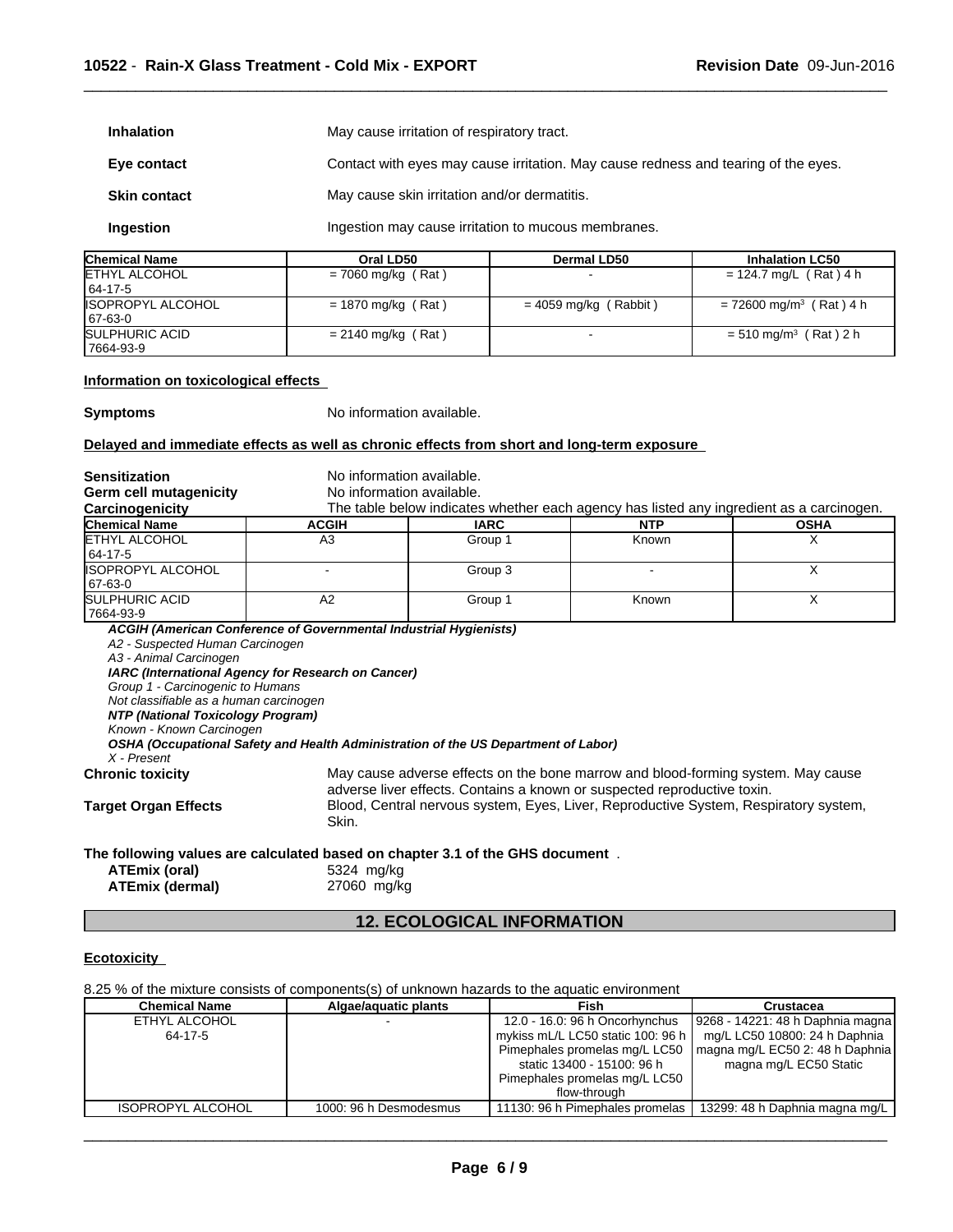| 67-63-0        | subspicatus mg/L EC50 1000: 72 h | mg/L LC50 static 9640: 96 h      | EC50                        |
|----------------|----------------------------------|----------------------------------|-----------------------------|
|                | Desmodesmus subspicatus mg/L     | Pimephales promelas mg/L LC50    |                             |
|                | EC50                             | flow-through 1400000: 96 h       |                             |
|                |                                  | Lepomis macrochirus ug/L LC50    |                             |
| SULPHURIC ACID |                                  | 500: 96 h Brachydanio rerio mg/L | 29: 24 h Daphnia magna mg/L |
| 7664-93-9      |                                  | LC50 static                      | EC50                        |

#### **Persistence and degradability**

No information available.

#### **Bioaccumulation**

No information available.

#### **Mobility**

Disperses in water.

| <b>Chemical Name</b>                | <b>Partition coefficient</b> |
|-------------------------------------|------------------------------|
| ETHYL ALCOHOL<br>64-17-5            | $-0.32$                      |
| <b>ISOPROPYL ALCOHOL</b><br>67-63-0 | 0.05                         |

#### **Other adverse effects**

No information available

# **13. DISPOSAL CONSIDERATIONS**

#### **Waste treatment methods**

| Disposal of wastes         | Disposal should be in accordance with applicable regional, national and local laws and<br>regulations. Recover or recycle if possible. |
|----------------------------|----------------------------------------------------------------------------------------------------------------------------------------|
| Contaminated packaging     | Do not reuse container.                                                                                                                |
| <b>US EPA Waste Number</b> | No data available                                                                                                                      |

This product contains one or more substances that are listed with the State of California as a hazardous waste.

| <b>Chemical Name</b>     | California Hazardous Waste Status |
|--------------------------|-----------------------------------|
| ETHYL ALCOHOL            | Toxic                             |
| 64-17-5                  | lgnitable                         |
| <b>ISOPROPYL ALCOHOL</b> | Toxic                             |
| 67-63-0                  | lgnitable                         |
| SULPHURIC ACID           | Toxic                             |
| 7664-93-9                | Corrosive                         |

## **14. TRANSPORT INFORMATION**

| <b>DOT</b><br>UN/ID no<br>Proper shipping name:<br><b>Hazard Class</b><br><b>Packing Group</b> | <b>UN 1987</b><br>ALCOHOLS, N.O.S, (Ethyl alcohol, isopropyl alcohol)<br>3<br>II |
|------------------------------------------------------------------------------------------------|----------------------------------------------------------------------------------|
| <b>IATA</b><br>UN/ID no<br>Proper shipping name:                                               | <b>ID 8000</b><br>Consumer commodity                                             |
| <b>IMDG</b><br>UN/ID no                                                                        | <b>UN 1987</b>                                                                   |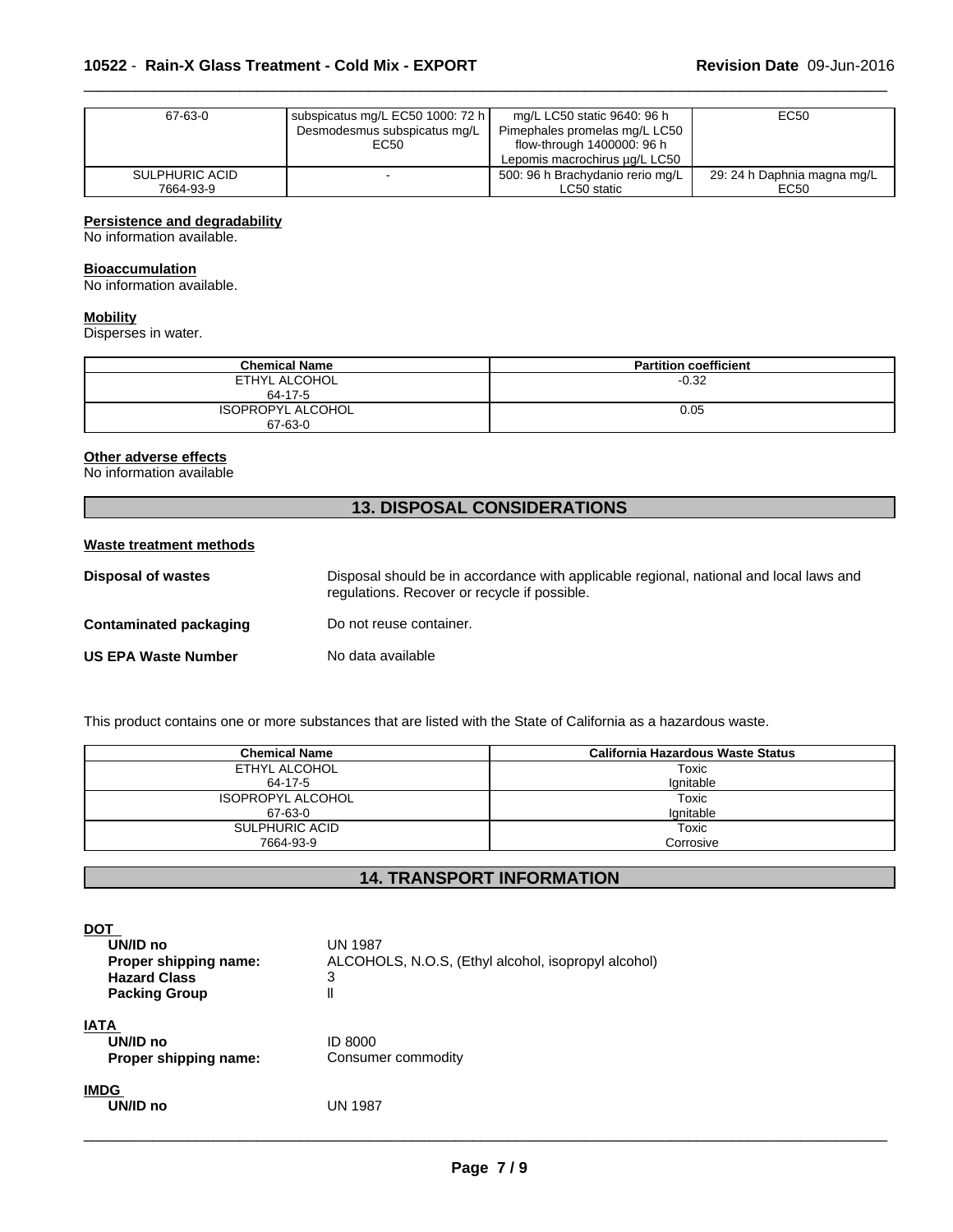| Proper shipping name: | ALCOHOLS, N.O.S. (Eth |
|-----------------------|-----------------------|
| <b>Hazard Class</b>   |                       |
| <b>Packing Group</b>  |                       |

**Proper shipping name:** ALCOHOLS, N.O.S, (Ethyl alcohol, isopropyl alcohol)

 $\overline{\phantom{a}}$  ,  $\overline{\phantom{a}}$  ,  $\overline{\phantom{a}}$  ,  $\overline{\phantom{a}}$  ,  $\overline{\phantom{a}}$  ,  $\overline{\phantom{a}}$  ,  $\overline{\phantom{a}}$  ,  $\overline{\phantom{a}}$  ,  $\overline{\phantom{a}}$  ,  $\overline{\phantom{a}}$  ,  $\overline{\phantom{a}}$  ,  $\overline{\phantom{a}}$  ,  $\overline{\phantom{a}}$  ,  $\overline{\phantom{a}}$  ,  $\overline{\phantom{a}}$  ,  $\overline{\phantom{a}}$ 

# **15. REGULATORY INFORMATION**

| International Inventories |                |
|---------------------------|----------------|
| <b>TSCA</b>               | Complies       |
| <b>DSL/NDSL</b>           | Not determined |
| <b>EINECS/ELINCS</b>      | Not determined |
| <b>ENCS</b>               | Complies       |
| <b>IECSC</b>              | Not determined |
| <b>KECL</b>               | Not determined |
| <b>PICCS</b>              | Not determined |
| <b>AICS</b>               | Not determined |

**Legend:** 

**TSCA** - United States Toxic Substances Control Act Section 8(b) Inventory **DSL/NDSL** - Canadian Domestic Substances List/Non-Domestic Substances List **EINECS/ELINCS** - European Inventory of Existing Chemical Substances/European List of Notified Chemical Substances

**ENCS** - Japan Existing and New Chemical Substances

**IECSC** - China Inventory of Existing Chemical Substances

**KECL** - Korean Existing and Evaluated Chemical Substances

**PICCS** - Philippines Inventory of Chemicals and Chemical Substances

**AICS** - Australian Inventory of Chemical Substances

#### **US Federal Regulations**

#### **SARA 313**

Section 313 of Title III of the Superfund Amendments and Reauthorization Act of 1986 (SARA). This product contains a chemical or chemicals which are subject to the reporting requirements of the Act and Title 40 of the Code of Federal Regulations, Part 372

| <b>Chemical Name</b>                  | <b>SARA 313 - Threshold Values %</b> |  |
|---------------------------------------|--------------------------------------|--|
| ISOPROPYL ALCOHOL - 67-63-0           | 1.0                                  |  |
| <b>SARA 311/312 Hazard Categories</b> |                                      |  |
| Acute health hazard                   | No                                   |  |
| <b>Chronic Health Hazard</b>          | No                                   |  |
| <b>Fire hazard</b>                    | No                                   |  |
| Sudden release of pressure hazard     | No                                   |  |
| <b>Reactive Hazard</b>                | No                                   |  |

#### **CWA (Clean WaterAct)**

This product contains the following substances which are regulated pollutants pursuant to the Clean Water Act (40 CFR 122.21 and 40 CFR 122.42)

| <b>Chemical Name</b>               | <b>CWA - Reportable</b><br>Quantities | <b>CWA - Toxic Pollutants</b> | <b>CWA - Priority Pollutants</b> | <b>CWA - Hazardous</b><br><b>Substances</b> |
|------------------------------------|---------------------------------------|-------------------------------|----------------------------------|---------------------------------------------|
| <b>SULPHURIC ACID</b><br>7664-93-9 | 1000 lb                               |                               |                                  |                                             |

#### **CERCLA**

This material, as supplied, contains one or more substances regulated as a hazardous substance under the Comprehensive Environmental Response Compensation and Liability Act (CERCLA) (40 CFR 302)

| <b>Chemical Name</b>       | <b>Hazardous Substances RQs</b> | ∟A/SARA RO<br>CERCL | <b>Reportable Quantity (RQ)</b> |
|----------------------------|---------------------------------|---------------------|---------------------------------|
| HURIC ACID<br><b>SULPH</b> | 1000 lb                         | 1000 lb             | Ib final RQ<br>1000<br>RQ       |
| 7664-93-9                  |                                 |                     | RQ<br>) 454 kg final RQ         |

#### **US State Regulations**

#### **California Proposition 65**

WARNING: This product contains a chemical(s) known to the State of California to cause cancer. WARNING: This product contains chemicals known to the state of California to cause birth defects or other reproductive harm

| $\sim$<br>-- | <br>™alin.<br>nıa<br>חר<br>. .<br>. |
|--------------|-------------------------------------|
|              |                                     |